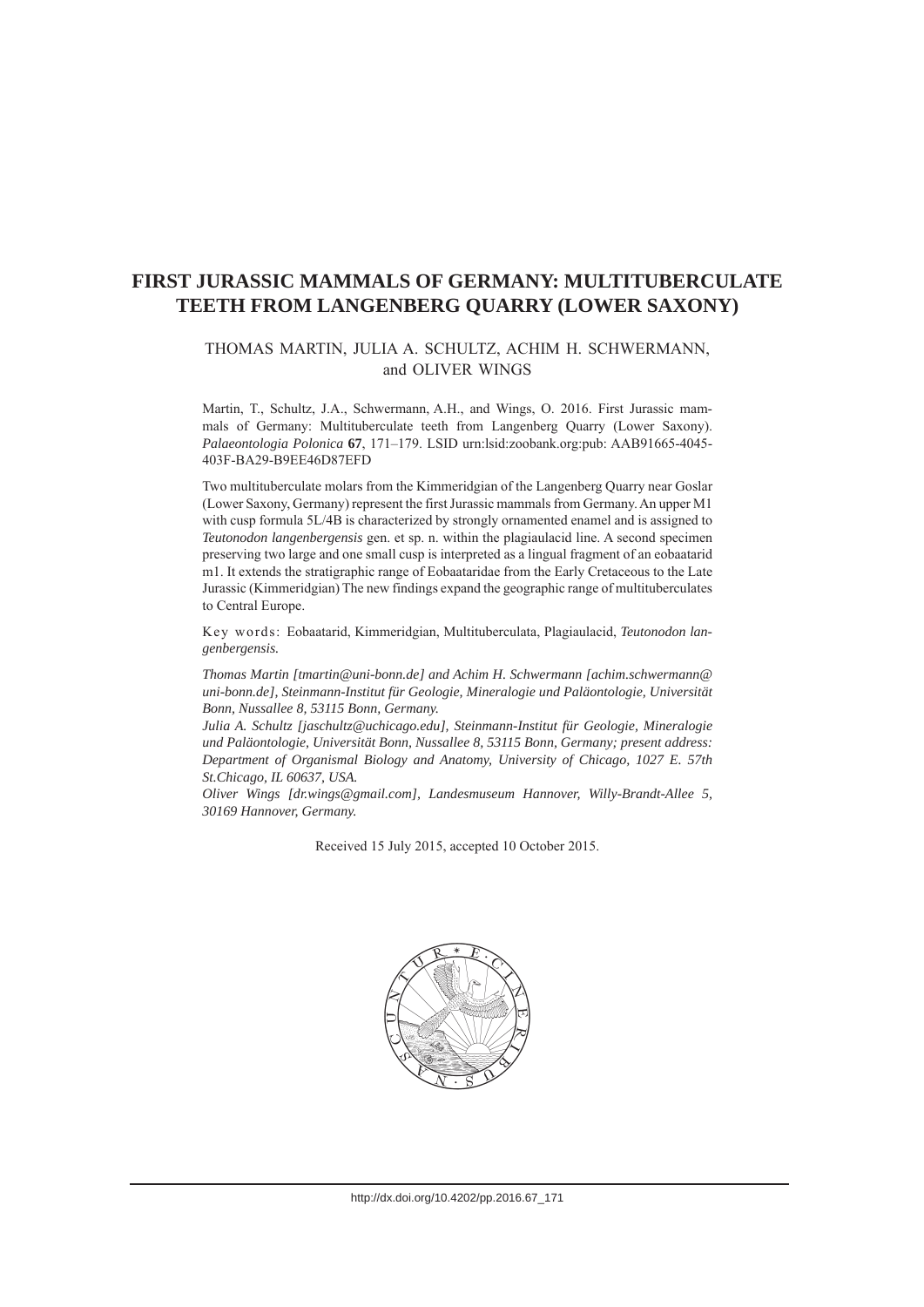#### **INTRODUCTION**

During Jurassic times, Germany was largely covered by epicontinental seas, and Jurassic strata of the Germanic Basin and northwest German Jurassic basin (Lower Saxon Basin) have mainly produced marine fossils. Terrestrial vertebrates such as the small juvenile theropod dinosaurs *Juravenator* Göhlich *et* Chiappe, 2006 and *Sciurumimus* Rauhut *et al.*, 2012 from the Solnhofen area in southern Germany are rare exceptions. Even in the Solnhofen area, which has yielded a reasonable number of terrestrial vertebrates during more than 200 years of extensive collecting, a mammalian specimen has never been detected. The Jurassic lagoons of the Solnhofen area were apparently too far from the coast (Ziegler 1990) for a regular input of terrestrial faunal elements. In northern Germany, the Upper Jurassic (Kimmeridgian) is developed as shallow marine to continental deposits (Pieńkowski *et al.* 2008). A relatively recently discovered locality for terrestrial vertebrates in northern Germany, the Langenberg Quarry near Goslar (Lower Saxony), has now produced the first Jurassic mammalian remains from Germany.

**Institutional abbreviation**.—NLMH, Niedersächsisches Landesmuseum, Hannover, Germany.

**Acknowledgements**. — We thank Nils Knötschke (Dinosaurier-Park Münchehagen) for collecting the material in the field, Kai Dahm (Dinosaurier-Park Münchehagen) for discovering specimen NLMH 105650 during preparation, Benjamin Englich (Wolter-Design, Loccum) for photographing it (Fig. 2), and Jens N. Lallensack (Steinmann-Institut, Universität Bonn) for discovering NLMH 105651 during picking of the screen-washed sediment. We thank Thomas van de Kamp for generating the 3D-pdfs. Fabian von Pupka (Rohstoffbetriebe Oker) is acknowledged for the permission to access the Langenberg Quarry and for providing logistic help during fieldwork. Constructive reviews by Zhe-Xi Luo (University of Chicago, USA) and Brian Davis (University of Louisville, Louisville, KY, USA) greatly improved the paper. We would like to thank the Volkswagen Foundation for generously funding the *Europasaurus*-Project in the grant initiative "Research in Museums". Last but not least, we would like to thank all the excavation volunteers and preparators for their work on the Langenberg material.

#### **GEOLOGIC SETTING**

All described material was found in the Langenberg Quarry, a classic and well-studied outcrop exposing excellent sections of Upper Jurassic shallow marine strata (Lotze 1968; Pape 1970; Fischer 1991) near the town of Goslar, Lower Saxony, northern Germany (Fig. 1). The beds are tilted to a near vertical, slightly overturned position and the quarrying proceeds along strike, exposing the beds only in cross section and



Fig. 1. Geographic position of the Langenberg Quarry at the northern rim of the Harz Mountains in Lower Saxony (Germany).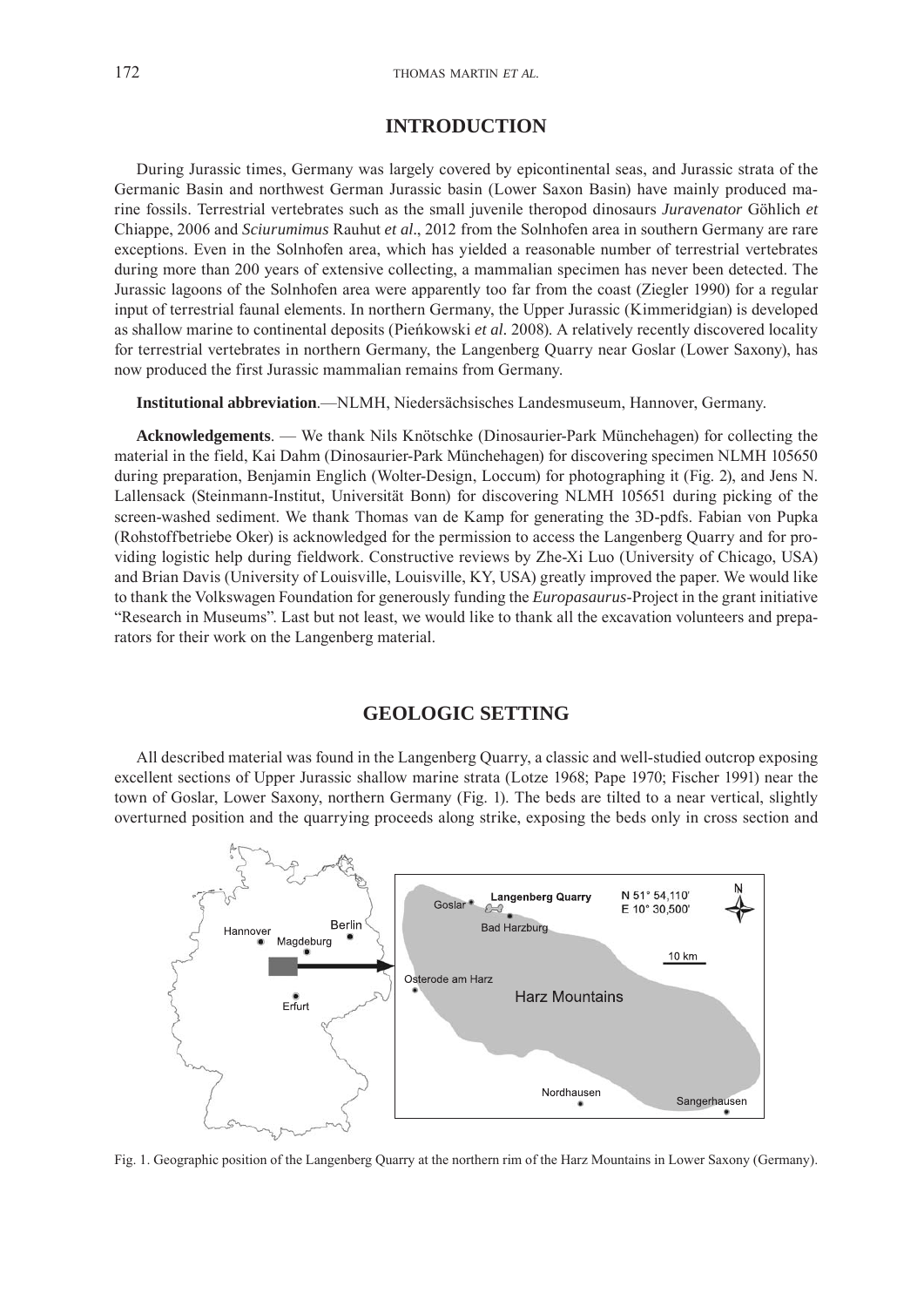not along bedding planes. The dominant deposits are impure carbonates which grade into marls. Sediment composition and faunal content of invertebrates can vary with water depth and be influenced by water salinity, but there is no evidence of subaerial exposure (Lotze 1968; Pape 1970). The sediments in the quarry are well dated biostratigraphically and range from late Oxfordian to late Kimmeridgian in age (Lotze 1968; Pape 1970; Fischer 1991). After the stratigraphic subdivision of Fischer (1991), most of the terrestrial vertebrate remains (including the sauropod dinosaur *Europasaurus* Mateus *et al.*, 2006 in Sander *et al.* 2006 and probably the mammal teeth described herein) were found in bed 83, and not in bed 93 as incorrectly stated in recent publications (Sander *et al.* 2006; Carballido and Sander 2013; Marpmann *et al.* 2014). This bed is a light grey-greenish marly limestone. It has been assigned to the "Mittleres Kimmeridge", a northwest-German equivalent to the lower part of the upper Kimmeridgian of the international chronostratigraphic time scale (Schweigert 1999; Lallensack *et al.* 2015).

Paleogeographically, the Langenberg Quarry is located in the Lower Saxony Basin, which covered much of northern Germany in Late Jurassic and Early Cretaceous times and that was surrounded by several large palaeo-islands (Ziegler 1990), the source of the clastic components in the sediment.

### **FOSSIL VERTEBRATES FROM THE LANGENBERG QUARRY**

The Langenberg Quarry is especially well known as the only locality where the abundant and exquisitely three-dimensionally preserved material of the dwarf sauropod dinosaur *Europasaurus holgeri* has been found (Sander *et al.* 2006; Carballido and Sander 2013; Marpmann *et al.* 2014). The quarry also yielded a number of isolated teeth which belong to several groups of theropod dinosaurs (Gerke and Wings 2014) as well as natural track casts of large theropods (Lallensack *et al.* 2015).

Beds 56, 73, and 83 also have produced exceptional material of non-dinosaurian vertebrates (Wings and Sander 2012). This includes the three-dimensionally preserved articulated skeleton of a small pterosaur, which has been described as the first dsungaripterid from the Kimmeridgian of Germany (Fastnacht 2005), the teeth and skeletons of a new taxon of the small non-marine atoposaurid crocodilian *Theriosuchus* Owen, 1879 (Thies *et al.* 1997; Karl *et al.* 2006), and the associated remains of a partial skeleton of a paramacellodid lizard (Richter *et al.* 2013). Diverse turtle material (including several skulls) has been found as well and comprises cf. *Thalassemys*, *Plesiochelys* Rütimeyer, 1873, and possibly a new taxon (Jansen and Klein 2014). In addition to abundant reptilian teeth (OW, personal observations), microvertebrate remains from the Langenberg include a diverse fish fauna represented mainly by isolated teeth of marine chondrichthyans and osteichthyans (Thies 1995; Mudroch and Thies 1996; Mudroch 2001).

### **TAPHONOMY**

Almost all of the fossil material from terrestrial vertebrates (including both mammalian teeth described herein) was recovered after regular blasting operations in the Langenberg Quarry. Despite the large number of bones and teeth known from *Europasaurus*, the general distribution of bones and teeth in bed 83 is scarce. The skeletal remains seem to have been accumulated in certain areas, probably lenses or channels (OW, personal observations). The bone-bearing sections of bed 83 are usually 30–50 cm thick and also contain a large number of well-rounded micritic intraclasts. The combination of bone material and intraclasts is also important for recognizing blocks of this specific layer in the quarry heap after the blasting.

All herein described material was found near the coordinates: N 51°54,110', E 10°30,500' in October 2014. Because the blocks were not found in situ, it remains possible, although very unlikely, that the finds come not from bed 83, but from another bed nearby. They can, however, be certainly assigned to the lower part of the upper Kimmeridgian.

Both mammalian teeth (NLMH 105650; NLMH 105651) have been found isolated in the fine-grained marly limestone matrix, but the typical micritic intraclasts as well as isolated bones of turtles and crocodilians as well as a large number of crocodilian teeth (>100) and fish teeth were found directly associated. Most of the associated reptilian bones are very well preserved, indicating limited transport and quick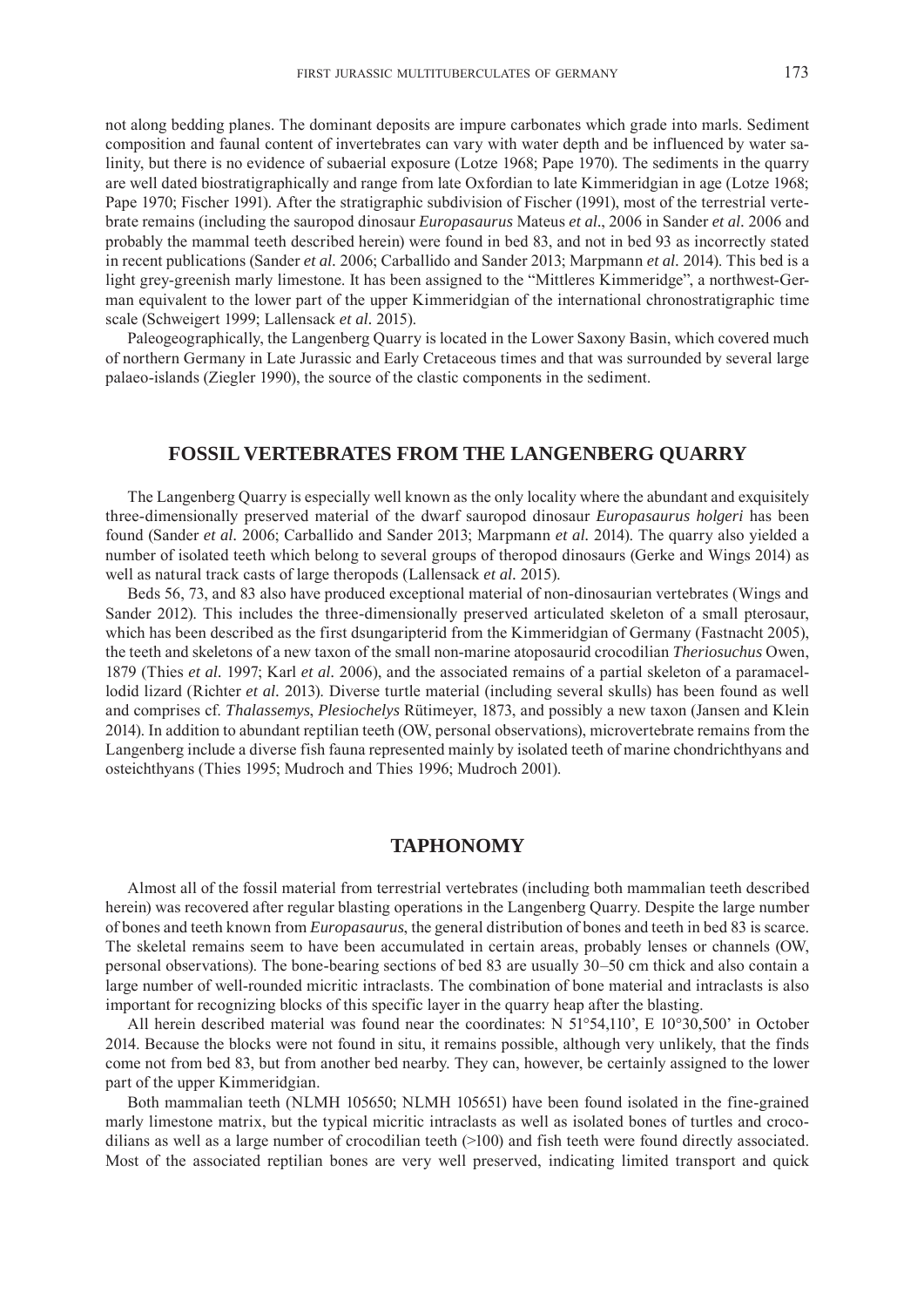

Fig. 2. NLMH 105650, holotype of the plagiaulacid-line multituberculate *Teutonodon langenbergensis* gen. et sp. n. (marked by circle) *in situ*, close to the vertebra of the crocodilian cf. *Goniopholis* during preparation (October 21, 2014).

burial. Almost all teeth are well-preserved and show no evidence of abrasion by postmortem transport. The two mammalian teeth (NLMH 105650 and NLMH 105651) were found in the same sediment block with a total diameter of approximately 30 cm. NLMH 105650 was found during preparation of a dorsal vertebra of the semiaquatic crocodilian cf. *Goniopholis* (Fig. 2) in the Dinosaurier-Park Münchehagen. NLMH 105651 was discovered during picking the screen-washed concentrate from the sediment matrix at the Universität Bonn. Interestingly, NLMH 105650 is almost undamaged; only one root was broken during preparation. Its two large delicate, yet fully preserved roots support the interpretation that there was very little transport before burial and suggest that the habitat was nearby.

## **MATERIAL AND METHODS**

The present work describes two isolated mammalian teeth, NLMH 105650 and NLMH 105651, housed in the geosciences collections of the Niedersächsisches Landesmuseum in Hannover, Germany. The teeth were examined with a Zeiss Discovery V20 Stereomicroscope. Both teeth were scanned with the Micro-CT v|tome|x s 240 scanner (GE Sensing and Inspection Technologies Phoenix|x-ray) at the Steinmann-Institut of [the Universität Bonn \(Supplementary Online Material available at http://www.palaeontologia.pan.pl/SOM/](http://www.palaeontologia.pan.pl/SOM/pp67-Martin_etal_SOM.pdf) pp67-Martin\_etal\_SOM.pdf).

The SEM images of the sputter coated cast of NLMH 105650 were made using a Camscan MV 2300 (Camscan, Cambridge, UK). For molding the specimen the silicone Provil® novo Light regular (EN ISO 4823, type 3, light; Heraeus Kulzer, Hanau, Germany) was used. The cast was made using epoxy resin RenLam® M-1, hardener Ren® HY 956, and pigment Araldit® DW 0137 (Huntsman Advanced Materials, Offenbach am Main, Germany). Systematics and general nomenclature of multituberculates follow Kielan-Jaworowska *et al.* (2004). For terminology of cusps see Fig. 3.

## **SYSTEMATIC PALAEONTOLOGY**

**Mammalia** Linnaeus, 1758 **Multituberculata** Cope, 1884 **Plagiaulacid** line

Family indet.

Genus *Teutonodon* gen. n.

LSID urn:lsid:zoobank.org:pub:AAB91665-4045-403F-BA29-B9EE46D87EFD

Etymology: After Teutones, Germanic tribe of antiquity. In the Middle Ages, Teutonia was the common name for the geographical area of Germany.

**Diagnosis**. — As for the type and only species.

**Distribution**. — As for the type and only species.

*Teutonodon langenbergensis* sp. n.

(Figs 3, 4A–H)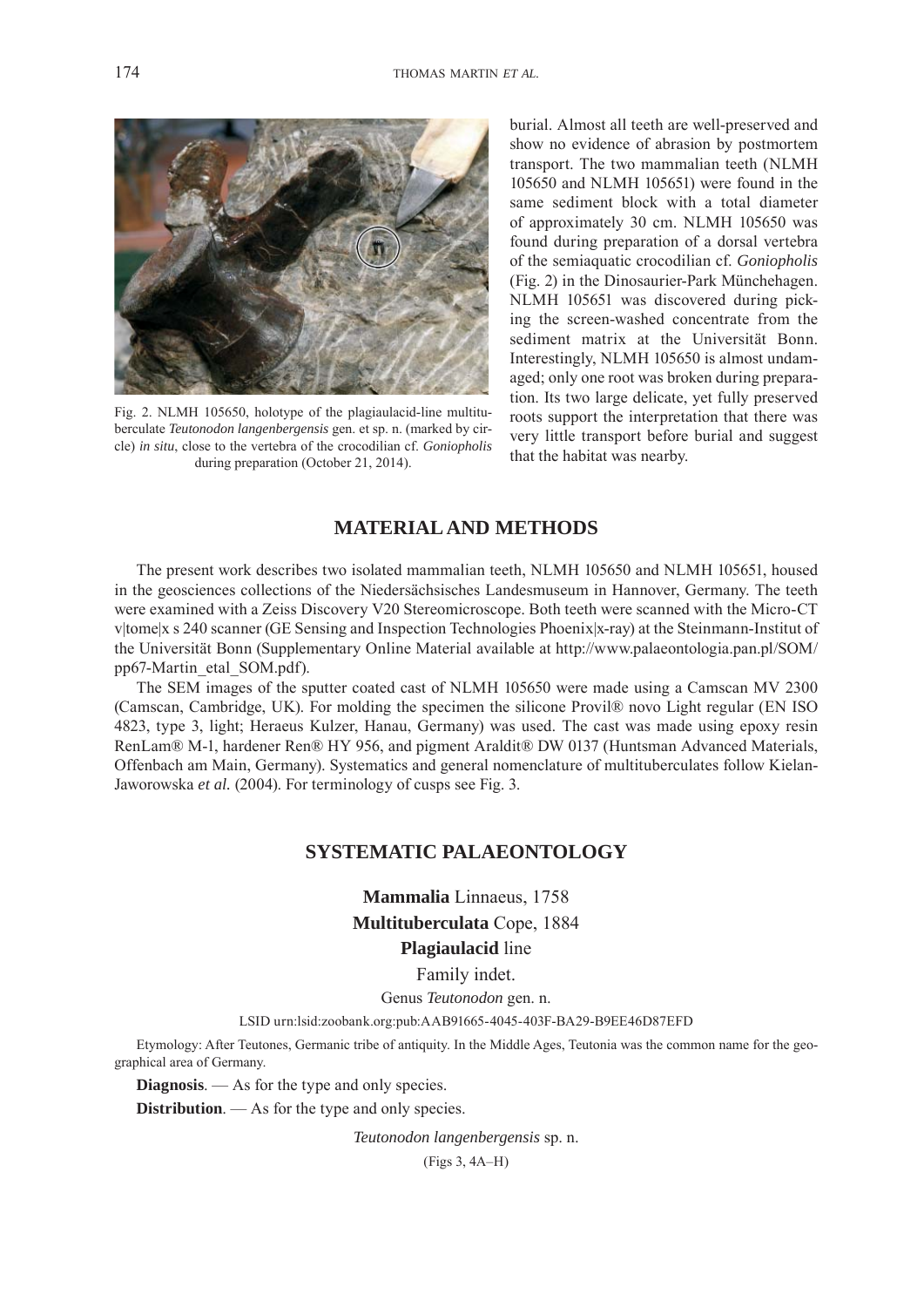Etymology: After the Langenberg, the hill between Goslar and Bad Harzburg, where the Langenberg Quarry is located. Holotype: NLMH 105650, upper right M1 (Figs 3, 4A–H).

Type locality and horizon: Langenberg Quarry near the town of Goslar, Lower Saxony, northern Germany. N 51°54,110', E 10°30,500'. Bed 83 (after Fischer 1991), a light grey-greenish marly limestone within the Sünteln-Formation. Based on ostracodes and rare finds of ammonites, it has been assigned to the "Mittleres Kimmeridge", a northwest-German equivalent to the lower part of the upper Kimmeridgian of the international chronostratigraphic time scale (Schweigert 1999; Lallensack *et al.* 2015).

**Differential diagnosis.** — M1 cusp formula 5L/4B. Enamel strongly ornamented with pits and grooves. Cusp bases coalescent, increasing in size from front to back on the lingual side. Lingual cusp row strongly worn. Differs from the allodontid line by coalescent cusps and ornamented enamel. Differs from paulchoffatiid line by the presence of an incipient posterolingual ridge (strongly worn). Differs from M1 of Ptilodontidae and Taeniolabidae by the presence of only two rows of cusps. Differs from M1 of Plagiaulacidae, Eobaataridae, and *Janumys* Eaton *et* Cifelli, 2001 by a higher number of cusps. Differs from M1 of Albiobaataridae by a larger size and lower number of cusps.

**Description**. — The shape of the tooth crown of NLMH 105650 (Figs 3, 4A–D) is rectangular with the lingual side longer and more strongly worn than the buccal side. The lingual side comprises five cusps which are all strongly worn with the dentine exposed (except for the anteriormost cusp). The cusps increase in size from front to back, but the remaining base of cusp L4 appears slightly larger than that of cusp L5. Besides the apical wear of the cusps, the entire lingual flank of M1 is worn flat with an elongated field of dentine exposed at the base of cusp L4/5 in the vicinity of the poorly developed posterolingual ridge. The buccal flanks of the lingual cusps are also strongly worn with longitudinal striations. There are four buccal cusps of which the anteriormost (cusp B1) and posteriormost (cusp B4) are smaller than cusps B2 and B3. The buccal cusps are worn only on their lingual side within the longitudinal valley of the crown. Otherwise they are unworn and show a typical plagiaulacid pattern of enamel crests extending from their apices. The cusps of both sides are sitting close together with confluent bases. The longitudinal valley of the crown is V-shaped and is oriented in antero-lingual direction.



Fig. 3. Schematic drawing of the occlusal surface of NLMH 105650 with terminology of cusps. Dotted pattern illustrates exposed dentine.

The anterior side of M1 is flat with a slight indentation at the buccal side for accommodation of the preceding premolar. The distal side is rounded with the buccal flank angled at about 45° and the lingual flank at 25°, giving the posterior end of the tooth crown a somewhat asymmetric appearance. The buccal flank is slightly damaged.

The M1 has two large roots that are slightly curved in lingual direction and a small root between the two larger roots at the labial side.

**Measurements**. — Length =  $2.51$  mm, width =  $1.73$  mm.

#### Family **Eobaataridae** Kielan-Jaworowska *et al.*, 1987

Gen. et sp. indet.

(Fig. 4I–N)

Included specimen: NLMH 105651, lingual fragment of right lower m1.

Locality: Langenberg Quarry near the town of Goslar, Lower Saxony, northern Germany. N 51° 54,110', E 10° 30,500'.

**Description**. — NLMH 105651 is interpreted as a lingual fragment of a right lower eobaatarid cheek tooth, most probably a m1, with three cusps in a row. The two anterior coalescent cusps are large and of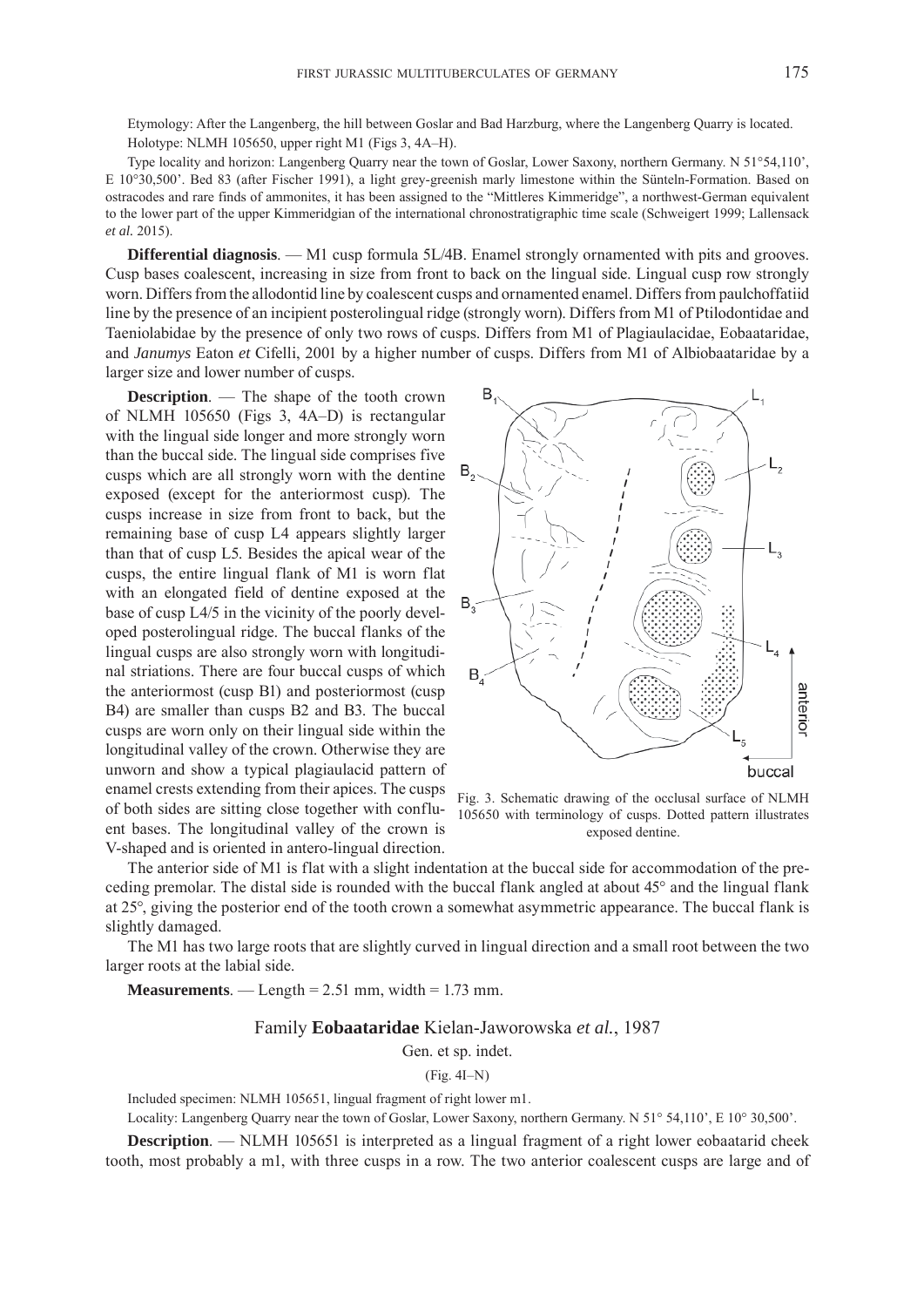

Fig. 4. SEM images (A–C) and digital models (D–N) of right upper M1 of *Teutonodon langenbergensis* and indeterminate eobaatarid right lower m1 from Langenberg quarry. **A**–**H**. *Teutonodon langenbergensis* (NLMH 105650, holotype), in lingual (**A**), labial (**B**), and occlusal (**C**, stereo-pair) views of tooth crown and anterior (**D**), lingual (**E**), posterior (**F**), labial (**G**), and cervical (**H**) views of entire tooth. **I**–**N**. Indeterminate eobaatarid m1 (NLMH 105651), in occlusal (**I**), anterior (**J**), labial (**K**), posterior (**L**), and cervical (**N**) views, and lingual view of broken side (**M**).

similar height, the posterior cusps is much lower and separated by a deep notch. The anteriormost cusp is recurved posteriorly and separated from the following cusps by two shallow grooves on the lingual and buccal side. The tooth originally had two rows of cusps with a deep V-shaped longitudinal valley in between. The preserved cusps are worn on the buccal side, particularly the middle cusp, and their lingual aspect is unworn. The V-shaped longitudinal valley is anteriorly and posteriorly open. The tooth has two roots of similar size and the crown is bulging somewhat lingually.

**Measurements**. — Length = 1.38 mm, preserved width = 0.93 mm, width of preserved cusp row (buccal edge of crown to midline of the V-shaped longitudinal valley) = 0.62 mm.

# **DISCUSSION AND COMPARISONS**

Following Kielan-Jaworowska and Hurum (2001) "Plagiaulacida" are grouped into three lineages, the allodontid line, the paulchoffatiid line, and the plagiaulacid line. "Plagiaulacida" represent a paraphyletic array of more plesiomorphic multituberculates than Cimolodonta and occur in Europe from the ?Middle Jurassic (Bathonian) or Late Jurassic (Kimmeridgian) to Early Cretaceous (Barremian). In North America, they are recorded from the Late Jurassic to the Early–Late Cretaceous boundary, in Asia from the Late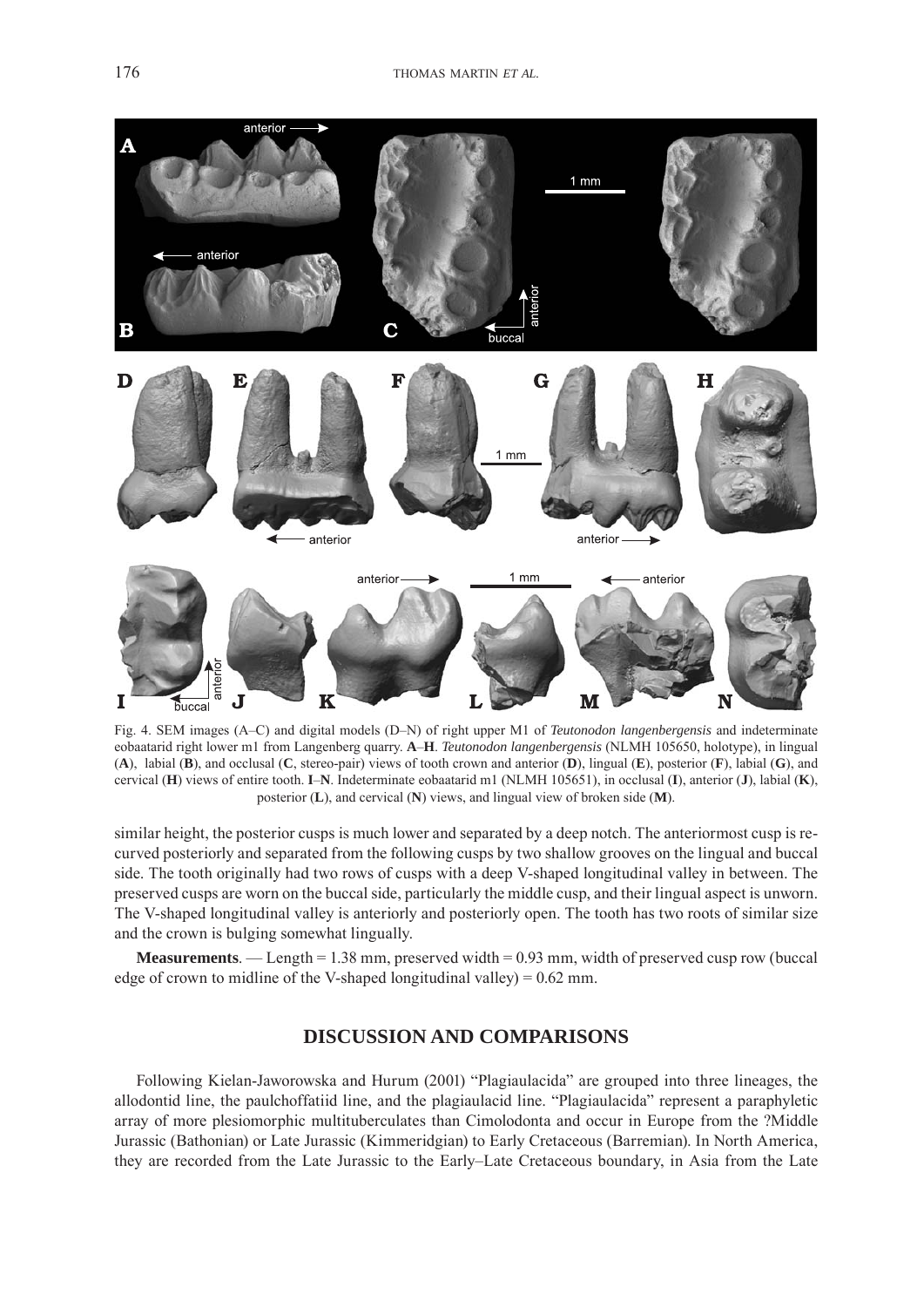Jurassic (Oxfordian) to the Early Cretaceous, and in northern Africa from the Early Cretaceous (?Berriasian) of Morocco (Kielan-Jaworowska *et al.* 2004 and references therein).

**NLMH 105650**. — An affiliation of *Teutonodon langenbergensis* gen. et sp. n. (NLMH 105650) with the allodontid line can be ruled out because allodontids lack enamel ornamentation and have well separated molar cusps. So far, allodontid-line taxa have been recorded only from the Late Jurassic Morrison Formation (see Kielan-Jaworowska *et al.* 2004) and earliest Cretaceous Lakota Formation (Cifelli *et al.* 2014) in the western USA.

*Teutonodon* differs from Portuguese paulchoffatiids and from Chinese *Rugosodon* Yuan *et al.*, 2013 in possessing molar cusps of similar height and by a posterolingual ridge on M1 (Hahn and Hahn 2000; Yuan *et al.* 2013). This ridge is present, albeit strongly worn, on NLMH 105650. In NLMH 105650, the bases of the cusps vary in diameter, but the heights of the cusps are almost equal as evident from the unworn buccal cusp row. Paulchoffatiids have been recorded from the Kimmeridgian Guimarota beds and the Early Cretaceous (Barremian) Lourinhã-Formation of Portugal (Hahn and Hahn 2000).

Plagiaulacids are characterized by a tendency of molar cusps to coalesce, as well as ornamented enamel with grooves and pits. Within the Late Jurassic to Early Cretaceous Plagiaulacida, an upper M1 is only known for *Bolodon osborni* Simpson, 1928 which has a cusp formula of 3:4 (Hahn and Hahn 2004). The molars of Plagiaulacidae and Early Cretaceous Eobaataridae generally have a lower number of cusps than seen in NLMH 105650 (Hahn and Hahn 2004). The albionbaatarids *Proalbionbaatar plagiocyrus* Hahn *et* Hahn, 1998 from the Late Jurassic and *Albionbaatar denisae* Kielan-Jaworowska *et* Ensom, 1994 from the Early Cretaceous have much smaller M1s with a higher number of cusps. The Late Cretaceous *Janumys erebos* Eaton *et* Cifelli, 2001 was interpreted as related to the plagiaulacid line, based on P4, M1, m1, and m2, which are all smaller than NLMH 105650. M1 of *Janumys erebos* is more elongated than NLMH 105650 and its cusp formula is 3-4:4.

The *Paracimexomys*-group represents the most plesiomorphic (informal) group of Cimolodonta. Although it comprises taxa with ornamented enamel, the ornamentation is much weaker than in NLMH 105650. Stratigraphically, the *Paracimexomys*-group has been recorded from the Aptian–Albian to Maastrichtian of North America and the Late Cretaceous (?Maastrichtian) of Europe (Rădulescu and Samson 1986; Eaton and Nelson 1991; Cifelli 1997). Given the differences in enamel ornamentation and the lower stratigraphic occurrence, an affiliation of NLMH 105650 with the *Paracimexomys*-group is unlikely.

**NLMH 105651**. — The tooth fragment most closely resembles the lingual portion of right m1 of *Eobaatar magnus* Kielan-Jaworowska *et al.*, 1987 (pl. 2: 2) from the Early Cretaceous (Aptian or Albian) of Mongolia, but is 20% smaller. Eobaataridae have been reported from the Valanginian of southeastern England (Wadhurst Formation, Cliff End), the early Barremian of Spain (Camarilla Formation, Galve; Pié Pajarón; Uña), the Barremian of China (Yixian Formation, Liaoning Province), and the Aptian or Albian of Mongolia (Höövör Beds, Gobi Desert) (Woodward 1911; Simpson 1928; Crusafont-Pairó and Adrover 1966; Kielan-Jaworowska *et al.* 1987; Hahn and Hahn 2001; Hu and Wang 2002). Eobaataridae are characterized by ornamented enamel and coalescing cusps at the lower molars (Kielan-Jaworowska *et al.* 2004, p. 316). NLMH 105651 shows coalescence of the two anterior cusps, but enamel ornamentation is not evident. However, in *Eobaatar* Kielan-Jaworowska *et al.*, 1978 enamel ornamentation is mainly present at the labial portion of the lower molars (Kielan-Jaworowska *et al.* 1987, pl. 2: 1, 2), whereas the lingual portion is smooth.

# **CONCLUSIONS**

The presence of multituberculate teeth at the Langenberg Quarry extends the occurrence of plagiaulacid-line taxa to the Late Jurassic of northern Germany. One specimen serves as the holotype for a new taxon, *Teutonodon langenbergensis*. The presence of this taxon in the Late Jurassic of northern Germany is not surprising, as members of the plagiaulacid line have been hitherto known from the Late Jurassic to Early Cretaceous of North America (Morrison and Lakota formations), Europe (southern England, Portugal, Spain), and Asia (China, Mongolia) (Kielan-Jaworowska *et al.* 2004; Cifelli *et al.* 2014). A second, fragmentary specimen compares most favorably with Eobaataridae (*e.g.*, *Eobaatar magnus*) known otherwise from the Early Cretaceous of Europe and Asia. The record of the first Jurassic mammals from Germany demonstrates the potential of the Langenberg Quarry for further discoveries of terrestrial vertebrates, including the exciting possibility of a major stratigraphical range expansion for eobaatarid multituberculates.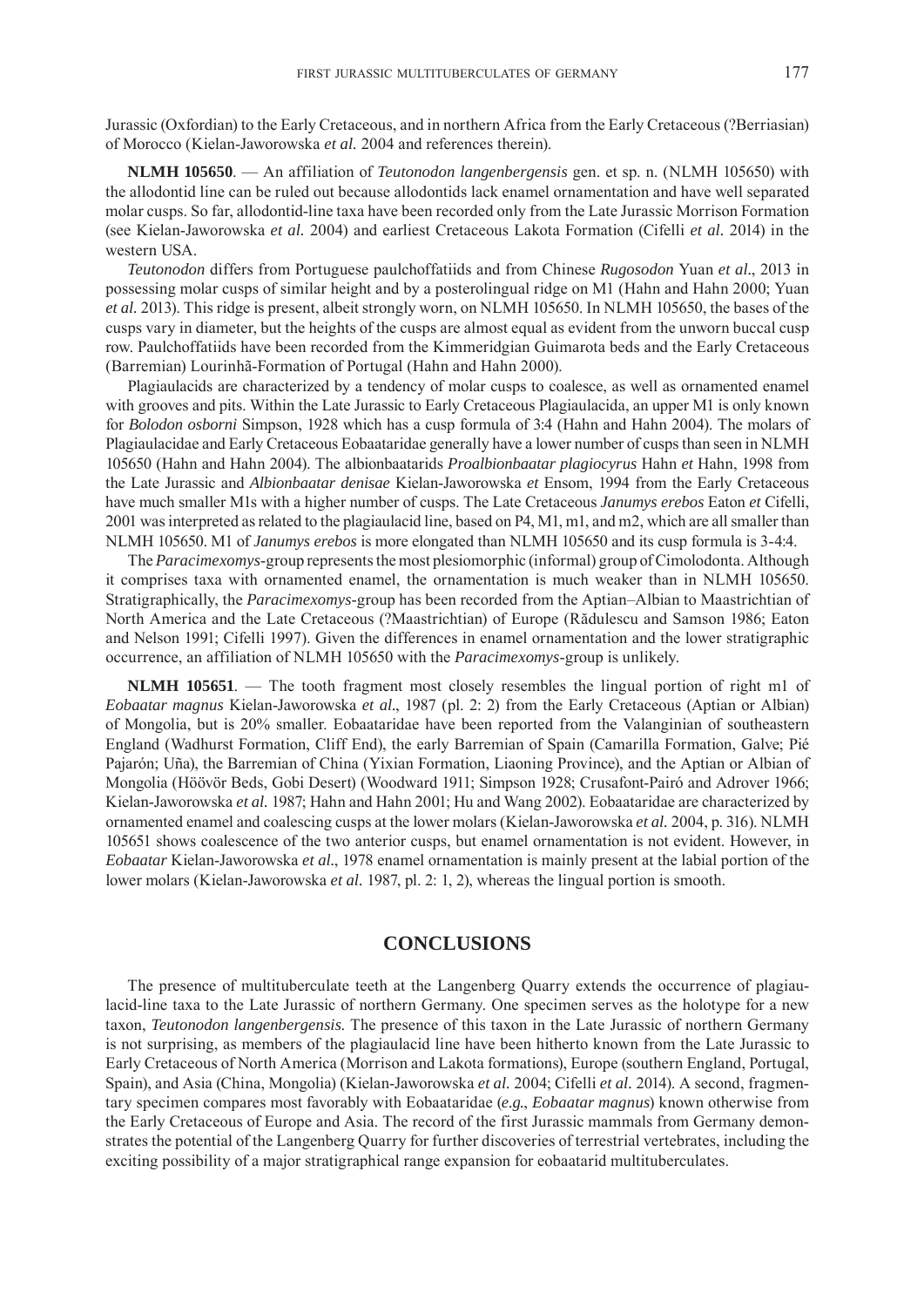#### **REFERENCES**

- Carballido, J.L. and Sander, P.M. 2013. Postcranial axial skeleton of *Europasaurus holgeri* (Dinosauria, Sauropoda) from the Upper Jurassic of Germany: implications for sauropod ontogeny and phylogenetic relationships of basal Macronaria. *Journal of Systematic Palaeontology* **12**, 1–53.
- Cifelli, R.L. 1997. First notice on Mesozoic mammals from Oklahoma. *Oklahoma Geology Notes, Oklahoma Geological Survey* **57**, 4–17.
- Cifelli, R.L., Davis, B.M., and Sames, B. 2014. Earliest Cretaceous mammals from the western United States*. Acta Palaeontologica Polonica* **59**, 31–52.

[Cope, E.D. 1884. The Tertiary Marsupialia.](http://dx.doi.org/10.1086/273711) *The American Naturalist* **18**, 686–697.

- Crusafont-Pairó, M. and Adrover, R. 1966. El primer mamífero del Mesozoico Español. *Publicaciones de la Cátedra de Paleontología, Universidad de Barcelona* **13**, 28–33.
- Eaton, J.G. and Cifelli, R.L. 2001. Multituberculate mammals from near the Early–Late Cretaceous boundary, Cedar Mountain Formation, Utah. *Acta Palaentologica Polonica* **46**, 453–518.
- Eaton, J.G. and Nelson, M. 1991. Multituberculate mammals from the Lower Cretaceous Cedar Mountain Formation, San Rafael Swell, Utah. *Contributions to Geology, University of Wyoming* **29**, 1–12.
- Fastnacht, M. 2005. The first dsungaripterid pterosaur from the Kimmeridgian of Germany and the biomechanics of pterosaur long bones. *Acta Palaeontologica Polonica* **50**, 273–288.
- Fischer, R. 1991. Die Oberjura-Schichtenfolge des Langenbergs bei Oker. *Arbeitskreis Paläontologie Hannover* **19**, 21–36.
- Gerke, O. and Wings, O. 2014. Characters *versus* morphometrics: a case study with isolated theropod teeth from the Late Jurassic of Lower Saxony, Germany, reveals an astonishing diversity of theropod taxa. *Journal of Vertebrate Paleontology, Program and Abstracts* **2014**, 137.
- Gill, T. 1872. Arrangement of the families of mammals and synoptical tables of characters of the subdivisions of mammals. *Smithsonian Miscellaneous Collections* **230**, 1–98.
- [Göhlich, U.B. and Chiappe, L.M. 2006. A new carnivorous dinosaur from the Late Jurassic Solnhofen archipelago.](http://dx.doi.org/10.1038/nature04579) *Nature* **440**, 329–32.
- Hahn, G. and Hahn, R. 1998. Neue Beobachtungen an Plagiaulacida (Multituberculata) des Ober-Juras: 4. Ein Vertreter der Albionbaataridae im Lusitanien Portugals. *Berliner geowissenschaftliche Abhandlungen E* **28**, 85–89.
- Hahn, G. and Hahn, R. 2000. The multituberculates from the Guimarota mine. *In*: T. Martin, and B. Krebs (eds), *Guimarota. A Jurassic Ecosystem*, 97–108. Verlag Dr. Friedrich Pfeil, München.
- [Hahn, G. and Hahn, R. 2001. Multituberculaten-Zähne aus der Unter-Kreide \(Barremium\) von Pié Pajarón \(Prov. Cuenca,](http://dx.doi.org/10.1007/BF02988165) Spanien). *Paläontologische Zeitschrift* **74**, 587–589.
- Hahn, G. and Hahn, R. 2004. The dentition of Plagiaulacida (Multituberculata, Late Jurassic to Early Cretaceous). *Geologica et Palaeontologica* **38**, 119–159.
- Hu, Y.-M. and Wang, Y. 2002. *Sinobaatar* [gen. nov.: first multituberculate from Jehol Biota of Liaoning, Northern China.](http://dx.doi.org/10.1360/02tb9209) *Chinese Science Bulletin* **47**, 933–938.
- [Jansen, M. and Klein, N. 2014. A juvenile turtle \(Testudines, Eucryptodira\) from the Upper Jurassic of Langenberg Quarry,](http://dx.doi.org/10.1111/pala.12085) Oker, Northern Germany. *Palaeontology* **57**, 743–756.
- Karl, H.-V., Gröning, E., Brauckmann, C., Schwarz, D., and Knötschke, N. 2006. The Late Jurassic crocodiles of the Langenberg near Oker, Lower Saxony (Germany), and description of related materials (with remarks on the history of quarrying the "Langenberg Limestone" and "Obernkirchen Sandstone"). *Clausthaler Geowissenschaften* **5**, 59–77.
- Kielan-Jaworowska, S. and Ensom, P.C. 1994. Tiny plagiaulacoid multituberculate mammals from the Purbeck Limestone Formation of Dorset, England. *Palaeontology* **37**, 17–31.
- [Kielan-Jaworowska, Z. and Hurum, J.H. 2001. Phylogeny and systematics of multituberculate mammals.](http://dx.doi.org/10.1111/1475-4983.00185) *Palaeontology* **44**, 389–429.
- Kielan-Jaworowska, Z., Cifelli, R.L., and Luo, Z.-X. 2004. *Mammals from the Age of Dinosaurs: Origins, Evolution, and Structure*. 630 pp. Columbia University Press, New York.
- Kielan-Jaworowska, Z., Dashzeveg, D., and Trofimov, B.A. 1987. Early Cretaceous Multituberculates from Mongolia and a comparison with Late Jurassic forms. *Acta Palaeontologica Polonica* **32**, 3–47.
- Lallensack, J.N., Sander, P.M., Knötschke, N., and Wings, O. 2015. Dinosaur tracks from the Langenberg Quarry (Late Jurassic, Germany) reconstructed with historical photogrammetry: Evidence for large theropods soon after insular dwarfism. *Palaeontologia Electronica* **18.2.31A**, 1–34.
- Linnaeus, C. 1758. *Systema naturae per regna tria naturae, secundum classes, ordines, genera, species, cum characteribus, differentiis, synonymies, locis. Tomus I. Editio decima, reformata*. 824 pp. Laurentius Salvius, Stockholm.
- Lotze, F. 1968. Zum Jura des Langenberges zwischen Oker und Bad Harzburg (nördl. Harzrand). *Neues Jahrbuch für Geologie und Paläontologie, Monatshefte* **1968**, 730–732.
- [Marpmann, J.S., Carballido, J.L., Sander, P.M., and Knötschke, N. 2015. Cranial anatomy of the Late Jurassic dwarf sauropod](http://dx.doi.org/10.1080/14772019.2013.875074) *Europasaurus holgeri* (Dinosauria, Camarasauromorpha): ontogenetic changes and size dimorphism. *Journal of Systematic Palaeontology* **13**, 221–263.
- Mudroch, A. 2001. *Fischzähne aus dem Oberjura Nordwesteuropas Systematik, Biogeochemie und Palökologie*. 189 pp. Ph.D. Thesis, Universität Hannover, Hannover.
- Mudroch, A. and Thies, D. 1996. Knochenfischzähne (Osteichthyes, Actinopterygii) aus dem Oberjura (Kimmeridgium) des Langenbergs bei Oker (Norddeutschland). *Geologica et Palaeontologica* **30**, 239–265.
- Owen, R. 1879. Monograph on the fossil Reptilia of the Wealden and Purbeck formations. Supplement IX, Crocodilia (*Go-*